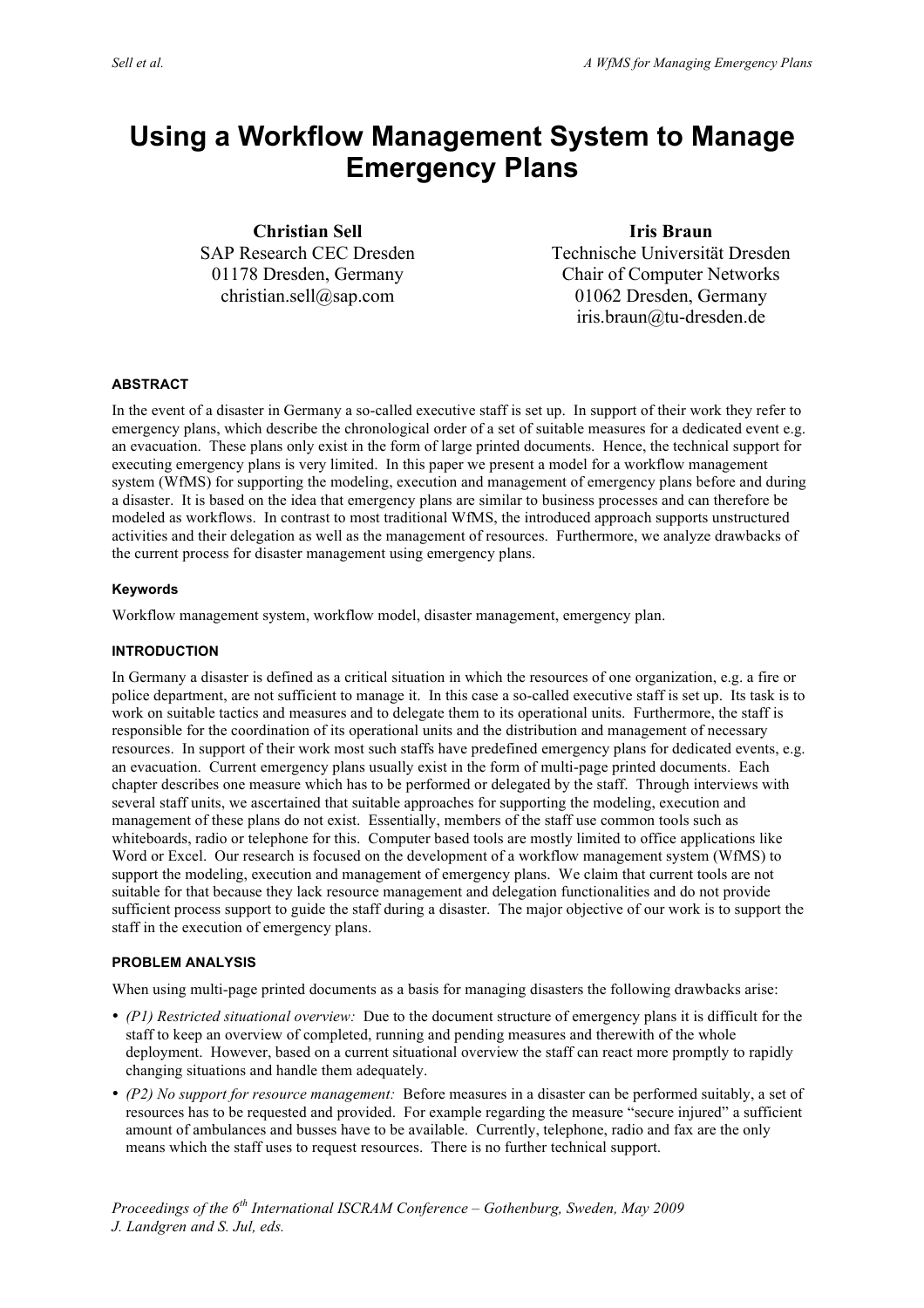- *(P3) Lack of flexibility:* Based on the unpredictable events and fast changing environmental conditions that are typical of disasters, emergency plans have to be adapted before and during execution, in order to minimize the semantic distance between the plan and the real process. Currently, there is no suitable tool support for that. Emergency plans have to be adapted by hand.
- *(P4) No support for delegation:* Currently, the delegation of measures is done by telephone and fax. Drawbacks of this approach are, that phone calls and faxing can be time-consuming and can lead to misunderstandings. Moreover, the provided information can not be traced automatically.

# **SOLUTION APPROACH**

### **Fundamentals**

The terms *business process*, *workflow* and *workflow management system* are fundamental for our work. The Workflow Management Coalition (Workflow Management Coalition, 1999) defines a business process as "a set of one or more linked procedures or activities which collectively realize a business objective". A workflow describes the execution of a business process during which activities are passed from one participant to another for action". Next to the activities, which represent business activities or procedures, workflows consist of control flow elements that determine the order of execution of activities. A WfMS is "a system that defines, creates and manages the execution of workflows through the use of software, running on one workflow engine" (Workflow Management Coalition, 1999).

### **Emergency Plan as a Workflow**

Based on a study of several emergency plans and end user interviews we recognized that emergency plans are very similar to business processes. Measures can be seen as a specific form of business activities. As in business processes measures are linked in order to achieve the objective, which is to manage the disaster in the best possible way. This analogy forms the basis of our concept of regarding emergency plans as workflows. Therewith, it is possible to support the modeling, execution and management of emergency plans using a WfMS. Figure 1 shows a part of the emergency plan "Evacuation" modeled as a workflow. It is used in the event of an explosion in a chemical plant when a toxic cloud moves towards a city. At first, the staff has to delegate the measures "Sound out situation" and "Assess situation". Based on the assessment of the situation, the staff has to decide whether further measures for securing the injured and an evacuation are necessary. In the case of an evacuation, the staff has to start the "actual" evacuation process starting with the measure "Determine evacuation area". Otherwise the staff has to decide whether the population has to be warned or not.



**Figure 1. Workflow model of an extract from the emergency plan "Evacuation"**

### **Basic System Requirements**

Our WfMS has to meet further requirements than "common" WfMS. Those are:

• *(R1) The WfMS must support the management of resources:* This requirement addresses problem P3. The term "management of resources" implies tool support for the whole life cycle of a resource within a disaster. This includes the listing of required resources, the requesting and ordering process, as well as its allocation to an activity.

*Proceedings of the 6th International ISCRAM Conference – Gothenburg, Sweden, May 2009 J. Landgren and S. Jul, eds.*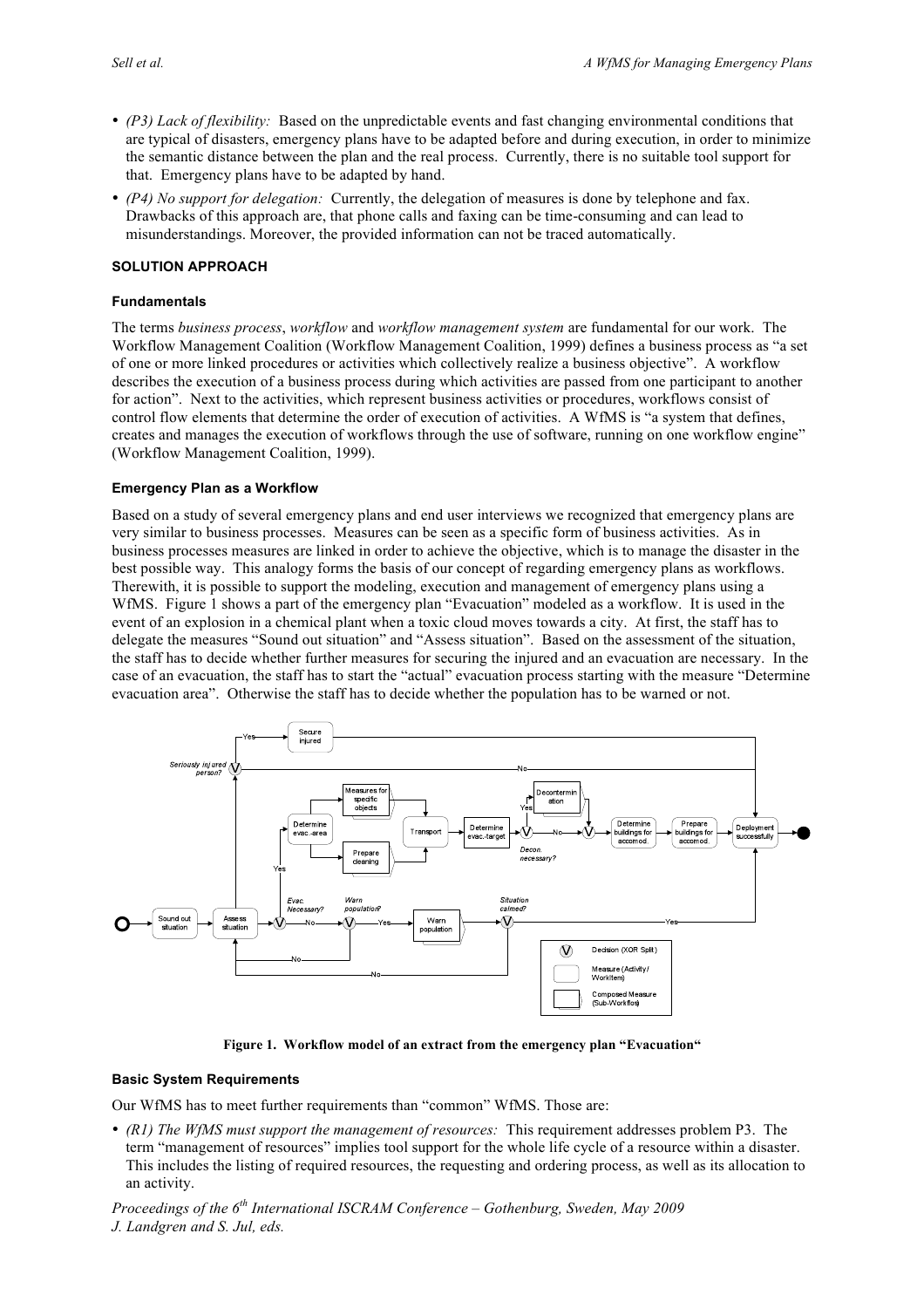- *(R2) The WfMS must always depict the current state of the deployment:* To do so the WfMS must display the current state of the workflow, its activities and resources. For example, it has to be visible which activities are being performed or have already been completed.
- *(R3) The WfMS must allow the adaptation of the workflow before and during execution:* This is, e.g., necessary to react to unforeseen events (e.g., an explosion or fast changing weather conditions) which often occur in disasters. The adaptation during execution is required to avoid that time consuming adaptations hinder the execution of further measures. By adaptation we mean the deletion, addition and configuration of activities, connections and resource allocations. Only by adaptation is it possible to keep the emergency plan consistent with the real process.
- *(R4) The WfMS must support the delegation of measures:* The major task of the staff is to determine measures and delegate them to its operational units. Delegation means that the staff hands over the responsibility for the execution and, in certain cases, the resource management to one operational unit.
- *(R5) The WfMS must support the execution of workflows:* Apart from the modeling of emergency plans their execution also has to be supported. Execution means that after the completion of an activity automatically the next pending activity/activities is/are highlighted for the staff. Moreover, in case of alternative routes, the WfMS should support the staff in making the right decision, e.g. based on context information or by highlighting its options.

## **WORKFLOW MODEL**

## **Data Model**

As a basis for our WfMS we developed the workflow data model illustrated in Figure 2. The model describes the internal data structure of our workflows. At the same time the data model includes all information necessary to store a workflow and its structural dependencies.

## *Workflow (emergency plan)*

The EmergencyWorkflow is a formal description of an emergency plan. Hence, a plan is represented by an instance of the class EmergencyWorkflow. The attributes progress and state are important to fulfill R3. They will be described in more detail in the next section. Each EmergencyWorkflow consists of a set of ControlFlowElements and Activities.

### *Activities*

An Activity can either be a WorkItem, StartState, EndState or a SubWorkflow. A WorkItem represents one atomic measure of the staff. Regarding Figure 1, e.g. the measure "Sound out Situation" corresponds to a WorkItem. A WorkItem can include a Delegation and a ResourceChecklist. Using the class Delegation, the measure is delegated to an operational unit, e.g. via email or instant messaging. Each WorkItem can be assigned a number of Resources which are necessary to perform it. For this, Resources are stored in the WorkItems ResourceChecklist. In our example, the ResourceChecklist of the WorkItem "Transport" could include Resources like busses, helicopters or cars. Next to storage functionalities the ResourceChecklist provides functionalities for requesting and ordering Resources. To improve the readability of the EmergencyWorkflow, Activities can be composed to a SubWorkflow.

### *ControlFlowElements & Connections*

ControlFlowElements and Connections are used to specify the control flow of the EmergencyWorkflow. In this paper we distinguish between ANDSplits and ANDJoins (for the parallel execution of WorkItems/measures) and XORSplits and XORJoins (for describing alternative paths). Each XORSplits is associated with a Decision, a staff member has to make. In our example from Figure 1, the staff has to decide after performance of the measure "Assess Situation" if the city has to be evacuated or if the population is supposed to be warned. To link each kind of node Connections are used.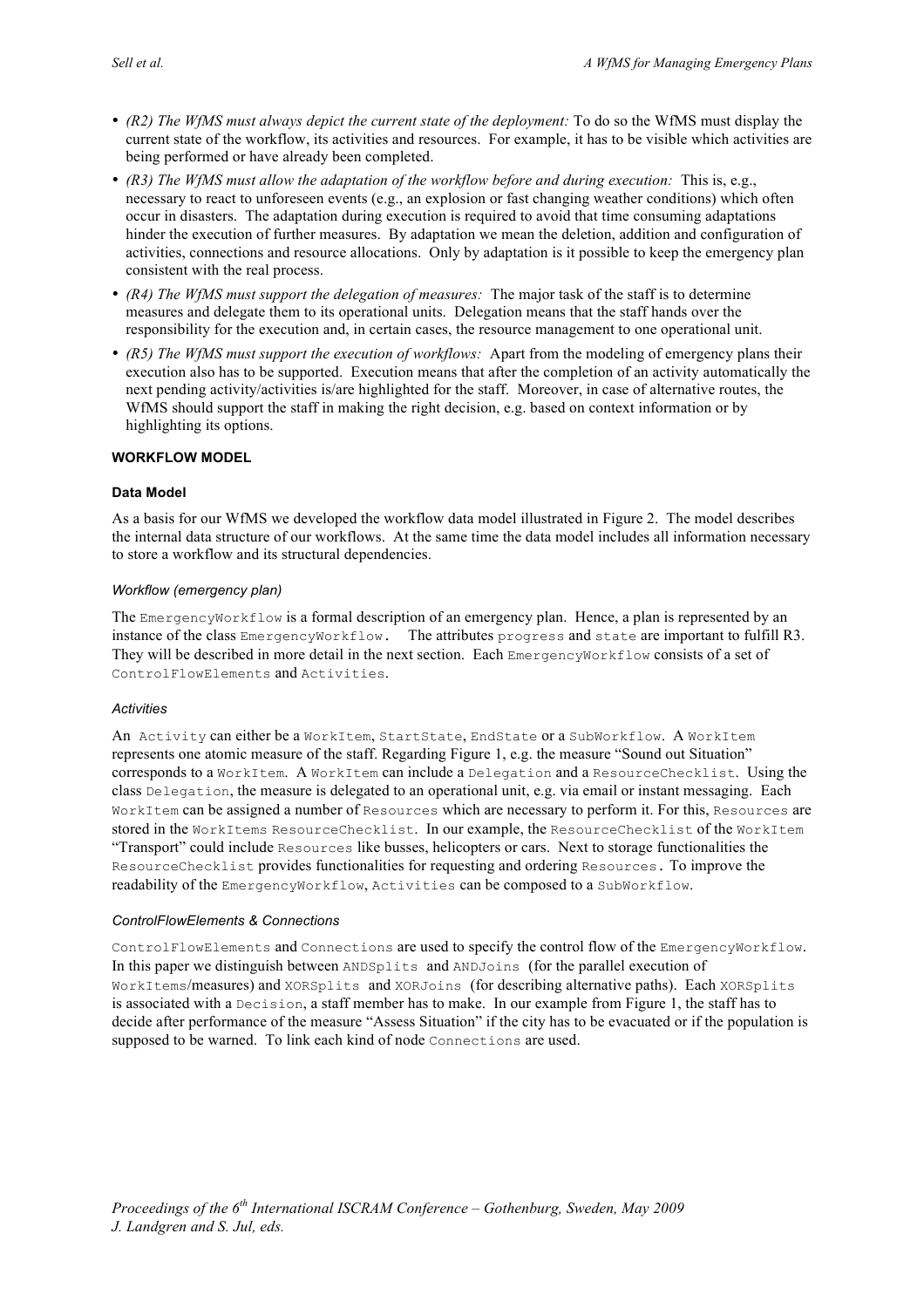

**Figure 2. Workflow data model for emergency plans**

# **Explicit State Management**

To depict the current state of the deployment (R3) the state of each artifact is explicitly modeled. Therefore EmergencyWorkflows, Node, ResourceChecklist and Resources in the data model contain the attribute state. The state of an EmergencyWorkflow can be NOT\_ACTIVATED, ACTIVATED, RUNNING, SUSPENDED, FAILED and COMPLETED. After creation or loading the EmergencyWorkflow is in the state NOT ACTIVATED. If a member of the staff is appointed as the responsible person for an EmergencyWorkflow (using the attribute responsibility) it changes to the state ACTIVATED. Now the EmergencyWorkflow can be started. It subsequently enters the state RUNNING. Within this state, the attribute progress shows the progress of the running EmergencyWorkflow. If EmergencyWorkflows are running, they can be SUSPENDED or marked as FAILED. In the case of a successful execution, it is COMPLETED. Figure 3 shows the states of a WorkItem using a UML state chart.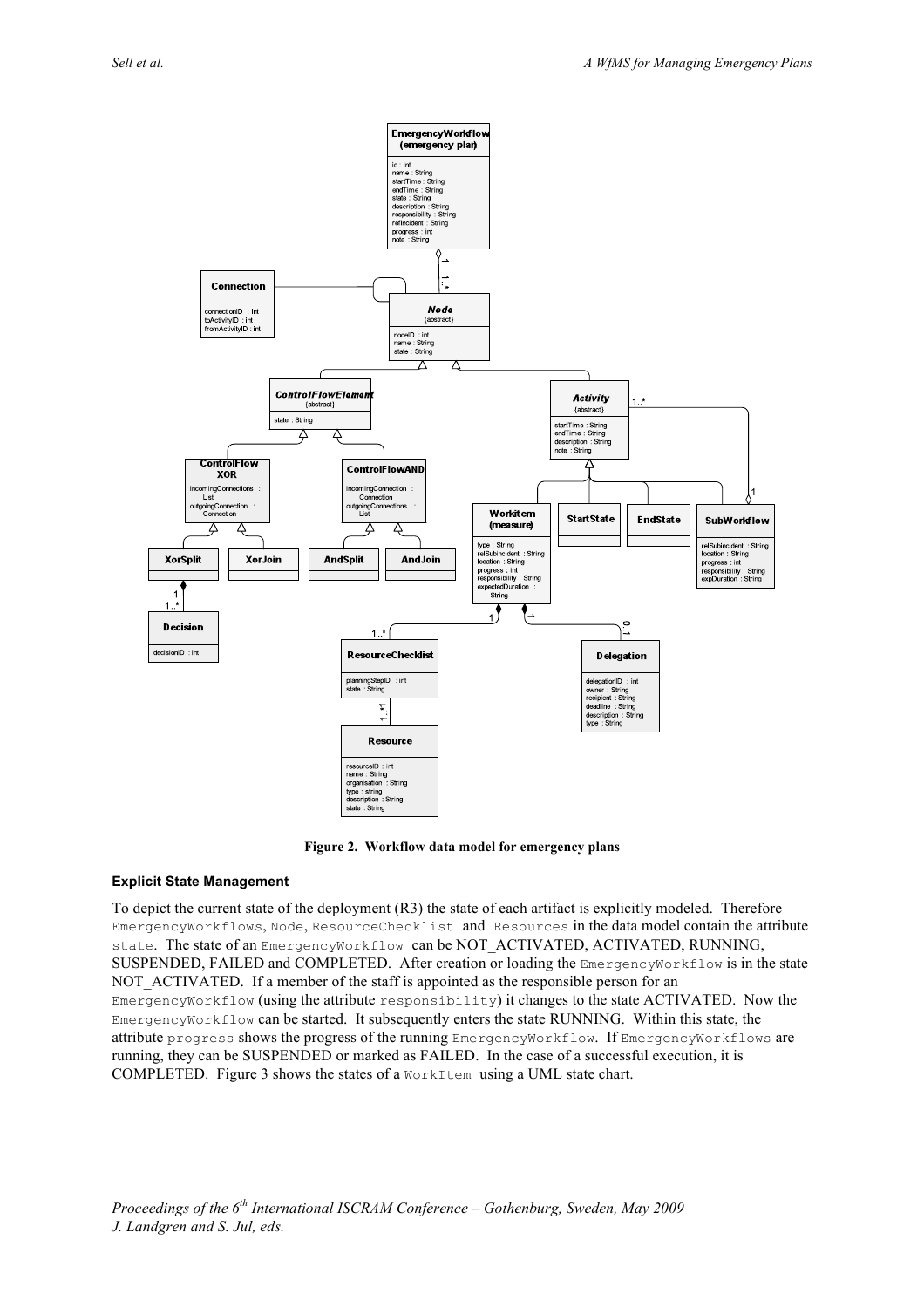

#### **Figure 3. States of a WorkItem**

The states NOT\_ACTIVATED, COMPLETED and FAILED correspond to the EmergencyWorkflow states. If a WorkItem does not need to be performed it can be SKIPPED. The other states are composed of the states ACTIVATED, RUNNING, PLANNED, INOMPLETLY\_PLANNED and SUSPENDED. ACTIVATED means that a WorkItem is supposed to be performed but it is still not delegated to an operational unit. After delegating, the staff can mark the WorkItem as RUNNING, meaning, that it is being performed. Furthermore, a WorkItem can be SUSPENDED and can later be resumed. A WorkItem is PLANNED if its ResourceChecklist is in the state COMPLETELY\_ORDERED meaning that all its Resources are successfully ORDERED. Otherwise the WorkItem is UNPLANNED. The states of a ResourceChecklist and a Resource are shown in Figure 4 and 5.



**Figure 4. State of a Resource**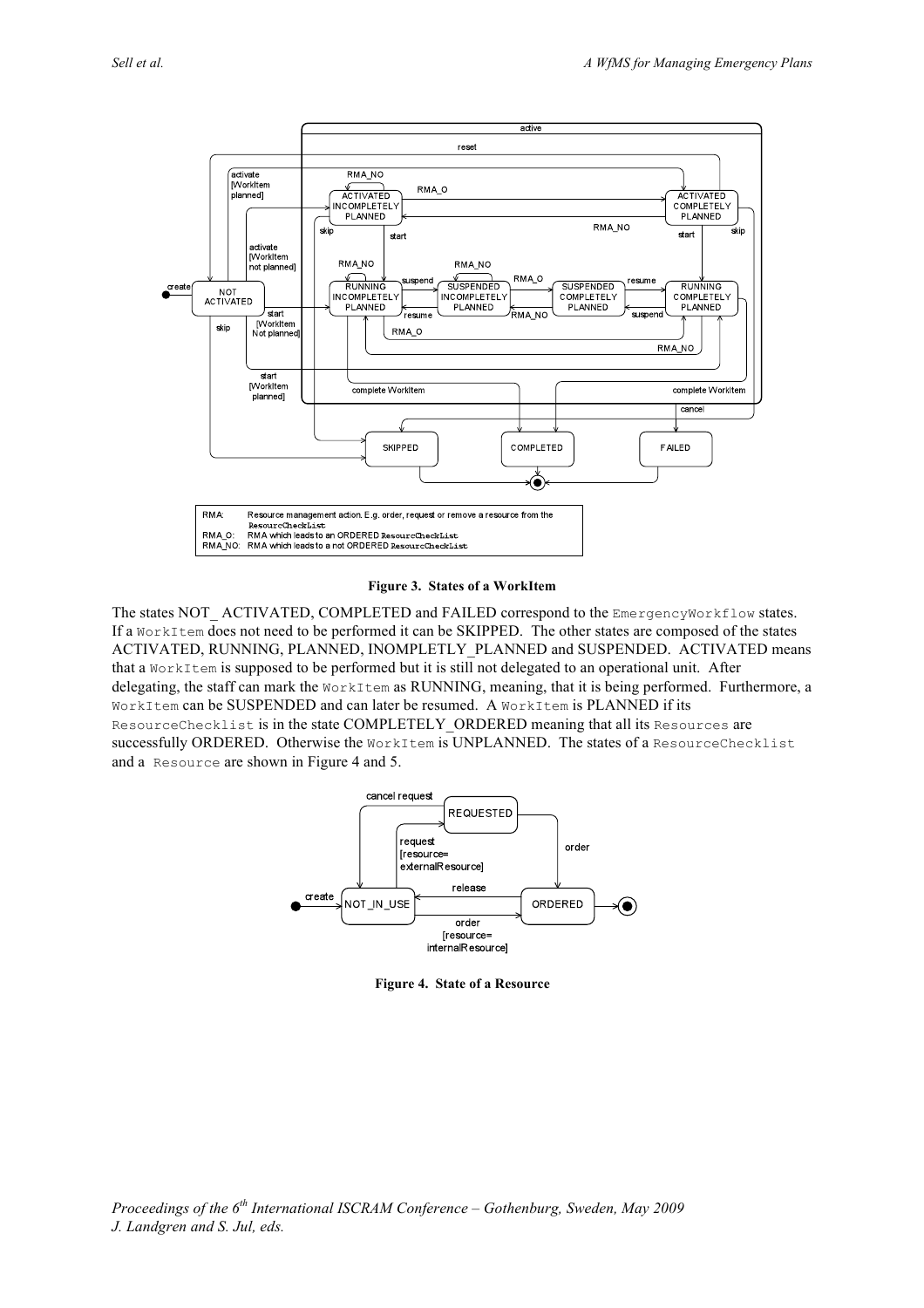

**Figure 5. State of a ResourceChecklist**

## **RELATED WORK**

In the literature a lot of workflow models (Buhler and Vidal, 2005; Eder and Gruber, 2002; Li, Gou, Wu and Li, 2005; Lis and Korherr, 2006) and WfMS have been discussed. However, these are not suitable for our concept because they do not explicitly consider resource management, delegation functionalities and state modeling. Furthermore, a number of current WfMS lack adaptation during execution. Some approaches allow for that. However, these are either too restrictive (Narendra, 2000; Whittingham, 1999) or require expert knowledge (Adams, ter Hofstede, Edmond and van der Aalst, 2005; Freßmann, Maximini, Maximini, and Sauer, 2005) that can not be reasonably expected of a staff member.

Current projects which also aim to support the management of emergency plans are ERMA (Peinel, Rose and Berger, 2007) and EUDISMES (Borggräfe, Dörner, Heß, Hofmann, Pipek, Wulf, Scheidl, and Vogel, 2006). Within the project ERMA a "Process Management Module" (PMM) was developed which supports the graphical modeling and management of "risk management processes" which are similar to emergency plans. However, ERMA does not support the execution of them. Moreover, functionalities for resource management and delegation are not provided. In EUDISMES a "Collaborative Task Manager " (CTM) for the modeling and execution of strongly hierarchical and unstructured plans was developed. In contrast to our approach which is based on a process oriented model EUDISMES focuses on a hierarchical model instead. This model does not explicitly regard control-structures for modeling alternatives and parallel branches. This reduces the readability of the plans and therewith the overview of the current deployment.

In (Someren, Netten, Evers, Cramer, de Hoog and Bruinsma, 2006) and (Georgakopulus, 1999) further approaches to improve disaster management are introduced. The former approach also uses flexible workflows. However, in this case workflows are used to support information dispatching within disasters. In the latter approach a method for process collaboration during a mass casualty is described.

# **CONCLUSION AND OUTLOOK**

In this paper we presented the idea of using a WfMS to model, execute and manage emergency plans. We analyzed the problems of the current process for disaster management using printed emergency plans and described a set of requirements that a WfMS in the area of disaster management has to meet. Furthermore, we presented a data model which will be the basis for our WfMS and future work. In contrast to common models, it considers the delegation and management of resources. Therewith it addresses the requirements R1 and R4. To better reflect the current state of the deployment (R2), a set of explicitly modeled states is introduced. Requirement R5 is met by the general idea to model emergency plans as workflows and execute them using a WfMS. R3 is not further regarded in this paper and will be part of our future work.

Currently we are working on an architecture for the WfMS which is based on the presented data model. Subsequently, we will implement the first prototype of our WfMS and evaluate it within an empirical study with the fire departments of Cologne and Berlin. The aim of this study is to compare approaches for the execution of emergency plans with and without the use of a WfMS with regard to time and effort reduction.

# **REFERENCES**

1. Workflow Management Coalition (Feb. 1999) Workflow Management Coalition Terminology & Glossary, Doc.-Nr: WFMC-TC-1011.

*Proceedings of the 6th International ISCRAM Conference – Gothenburg, Sweden, May 2009 J. Landgren and S. Jul, eds.*